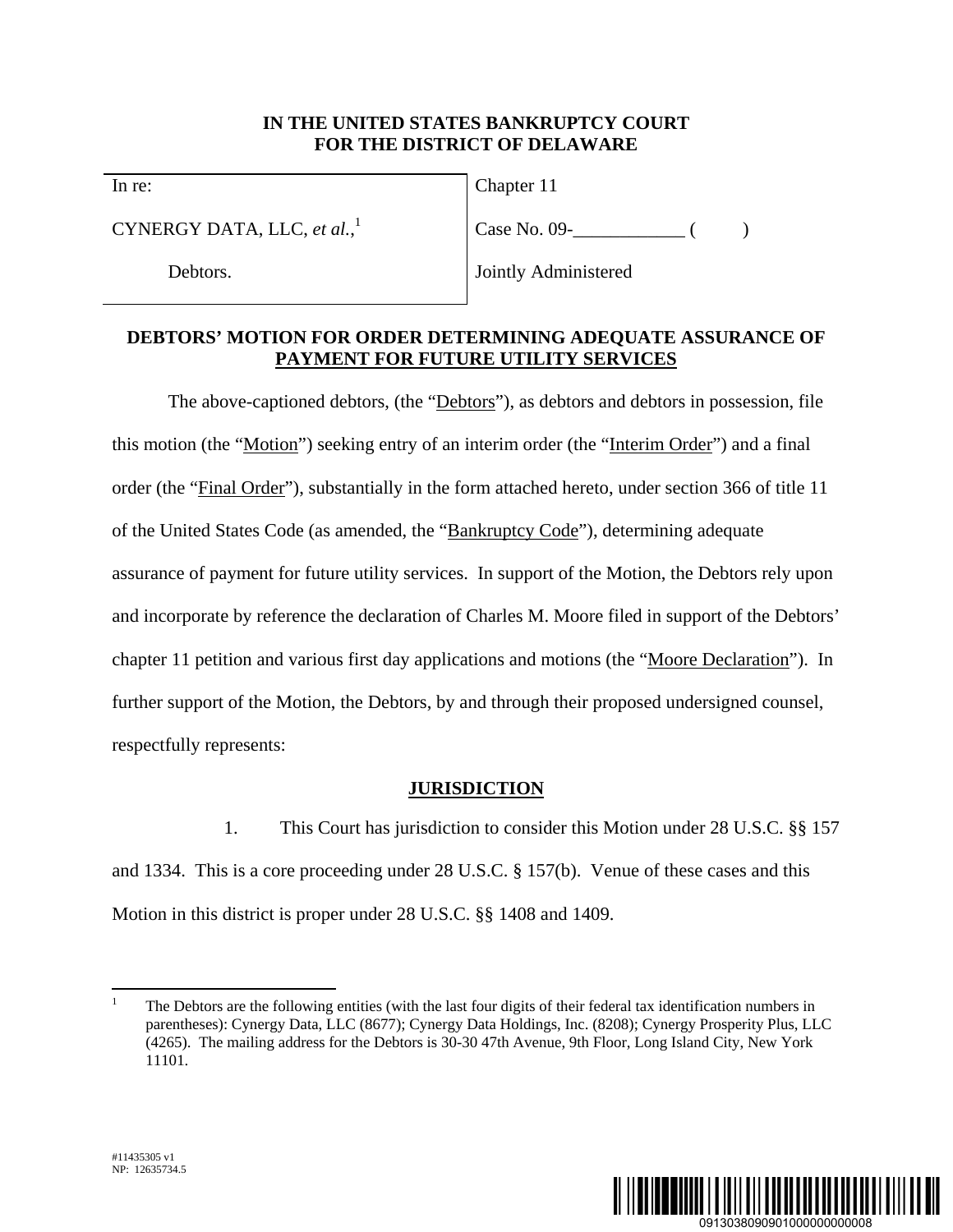2. The statutory predicate for the relief requested herein is Bankruptcy Code section 366.

#### **BACKGROUND**

3. On the date of this Motion (the "Petition Date"), the Debtors each filed a voluntary petition for relief under chapter 11 of the Bankruptcy Code.

4. The Debtors continue to operate their business and manage their properties as debtors in possession under Bankruptcy Code sections 1107(a) and 1108.

5. No trustee, examiner or creditors' committee has been appointed in these

6. The factual background regarding the Debtors, including their business operations, their capital and debt structure, and the events leading to the filing of these bankruptcy cases, is set forth in detail in the Moore Declaration, filed concurrently herewith and fully incorporated herein by reference.<sup>2</sup>

#### **RELIEF REQUESTED**

7. By this Motion, the Debtors seek the entry of the Interim Order (i) determining that the Utility Companies (as defined herein) have been provided with adequate assurance of payment within the meaning of section 366 of the Bankruptcy Code, pending the entry of the Final Order; (ii) approving the Debtors' proposed adequate assurance and procedures whereby the Utility Companies may request additional or different adequate assurance and finding that it provides utilities with "adequate assurance of payment" under Bankruptcy Code sections  $366(b)$  and  $366(c)(1)(A)$  and deeming all utilities entitled to such assurance of payment

cases.

 $\frac{1}{2}$  Capitalized terms not otherwise defined herein shall have the meanings ascribed to them in the Moore Declaration.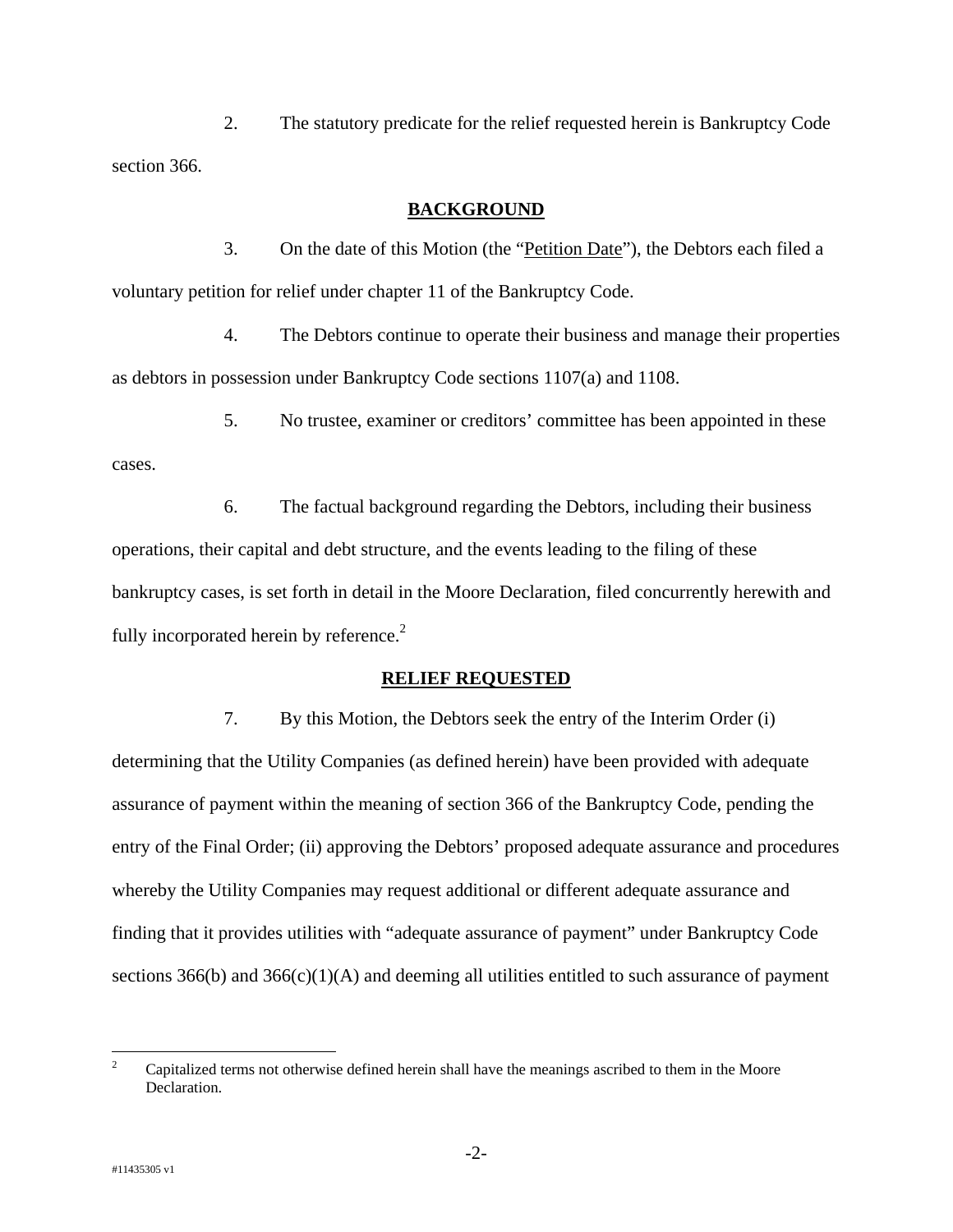under Bankruptcy Code section 366 (the "Utility Companies")<sup>3</sup> to have received adequate assurance of payment under section 366(b); (iii) approving the Adequate Assurance Procedures (as defined herein) set forth below as the method for resolving disputes regarding adequate assurance of payment; (iv) prohibiting the Utility Companies from altering, refusing or discontinuing services on account of any unpaid prepetition amounts or on account of any perceived inadequacy of the Debtors' proposed adequate assurance, pending entry of the Final Order; (v) determining that the Debtors are not required to provide any additional adequate assurance, beyond what is proposed by this Motion, pending entry of a Final Order, and (vi) scheduling a final hearing (the "Final Hearing"), to be held on or before the day that is thirty (30) days after the Petition Date, on the Debtors' proposed adequate assurance.

#### **BASIS FOR RELIEF**

8. In connection with the operation of their business and the management of their properties, the Debtors obtain water, natural gas, electricity, telephone, and similar utility products and services (collectively, the "Utility Services") from the Utility Companies covering a number of utility accounts. Prior to the Petition Date, the Utility Companies provided Utility Services to the Debtors at various locations. The services provided by the Utility Companies are critical to the continued operations of the Debtors. If the Utility Companies refuse or discontinue service, even for a brief period, the Debtors' business operations would be severely disrupted.

 $\frac{1}{3}$  The Utility Companies known and identified by the Debtors to date are listed on attached Exhibit A. While the Debtors have used their best efforts to list all of their Utility Companies in Exhibit A, it is possible that certain Utility Companies may have been inadvertently omitted from this list. Accordingly, the Debtors reserve the right, under the terms and conditions of this Motion and without further order of the Court, to amend Exhibit A to add any Utility Companies that were omitted therefrom and to request that the relief requested herein apply to all such entities as well. In addition, the Debtors reserve the right to argue that any of the entities now or hereafter listed in Exhibit A are not "utilities" within the meaning of Bankruptcy Code section 366(a) and to argue that any such entity is compelled by contractual obligation, state or local law, or otherwise, to continue to furnish services to the Debtors notwithstanding the Debtors filing for relief under Chapter 11 of the Bankruptcy Code.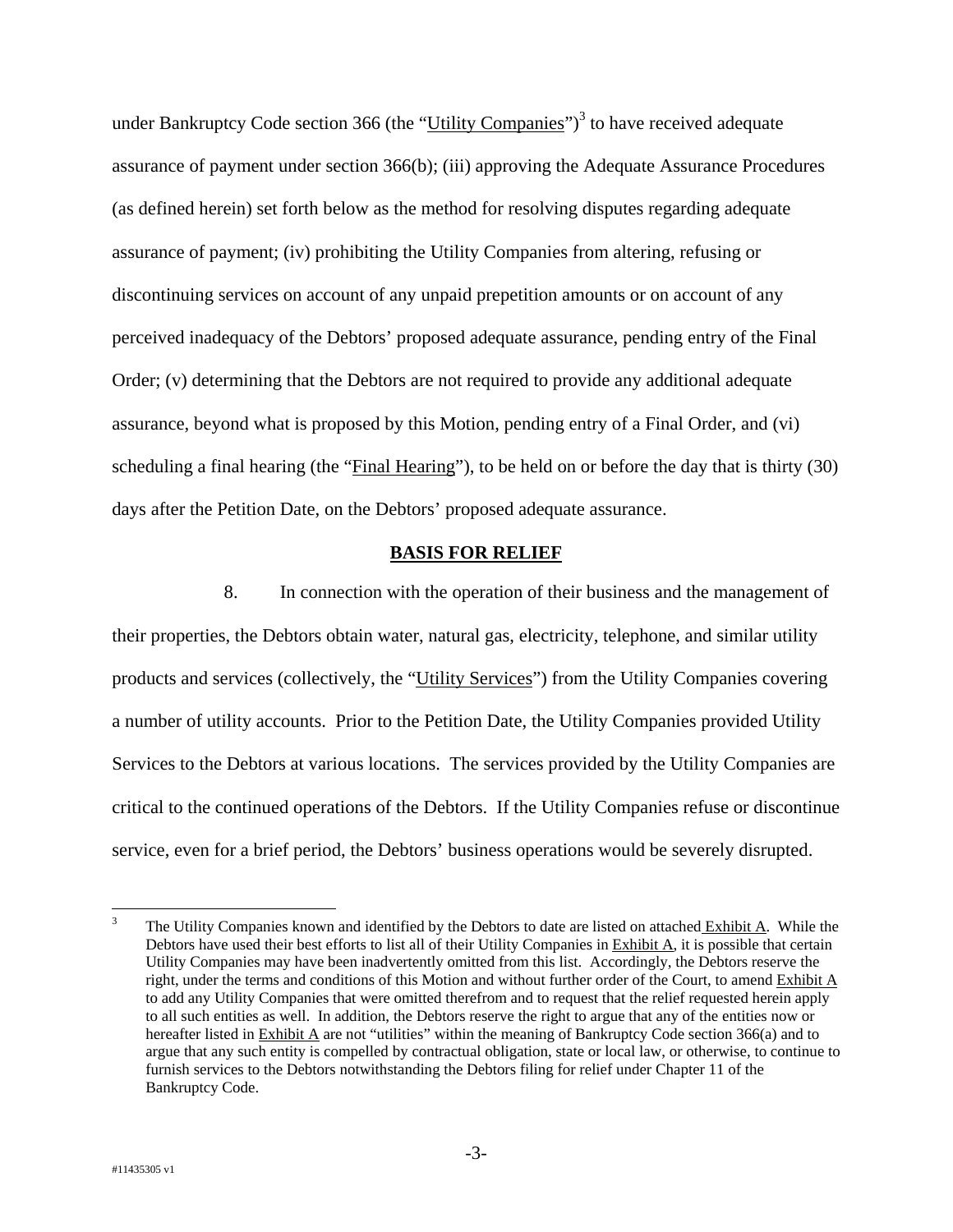9. By this Motion, the Debtors preserve the protections that Utility Companies have under the Bankruptcy Code, while affording the Debtors an opportunity to provide and negotiate adequate protection without facing the threat of imminent termination of Utility Services. In particular, the Debtors request approval of certain procedures that balance the protections afforded the Utility Companies under Bankruptcy Code section 366 and the Debtors' need for continuous and uninterrupted Utility Services.

#### **A. The Proposed Adequate Assurance**

10. The Debtors fully intend to pay all postpetition obligations owed to the Utility Companies in a timely manner.

11. Additionally, the Debtors propose to provide a deposit equal to two (2) weeks of utility service, calculated as a historical average over the past twelve (12) months, to any Utility Company that requests such a deposit in writing (the "Adequate Assurance Deposit"), provided that such requesting Utility Company does not already hold a deposit equal to or greater than two (2) weeks of utility services, and provided further that such Utility Company is not currently paid in advance for its services. As a condition of requesting and accepting an Adequate Assurance Deposit, the requesting Utility Company shall be deemed to have stipulated that the Adequate Assurance Deposit constitutes adequate assurance of future payment to such Utility Company within the meaning of section 366 of the Bankruptcy Code, and shall further be deemed to have waived any right to seek additional adequate assurance during the course of the Debtors' chapter 11 cases except upon a showing of changed circumstances and further order of the Court.

#### **B. The Adequate Assurance Request Procedures**

12. The Debtors submit that the Adequate Assurance Deposit, in conjunction with the Debtors' ability to pay for future utility services in the ordinary course of business

-4-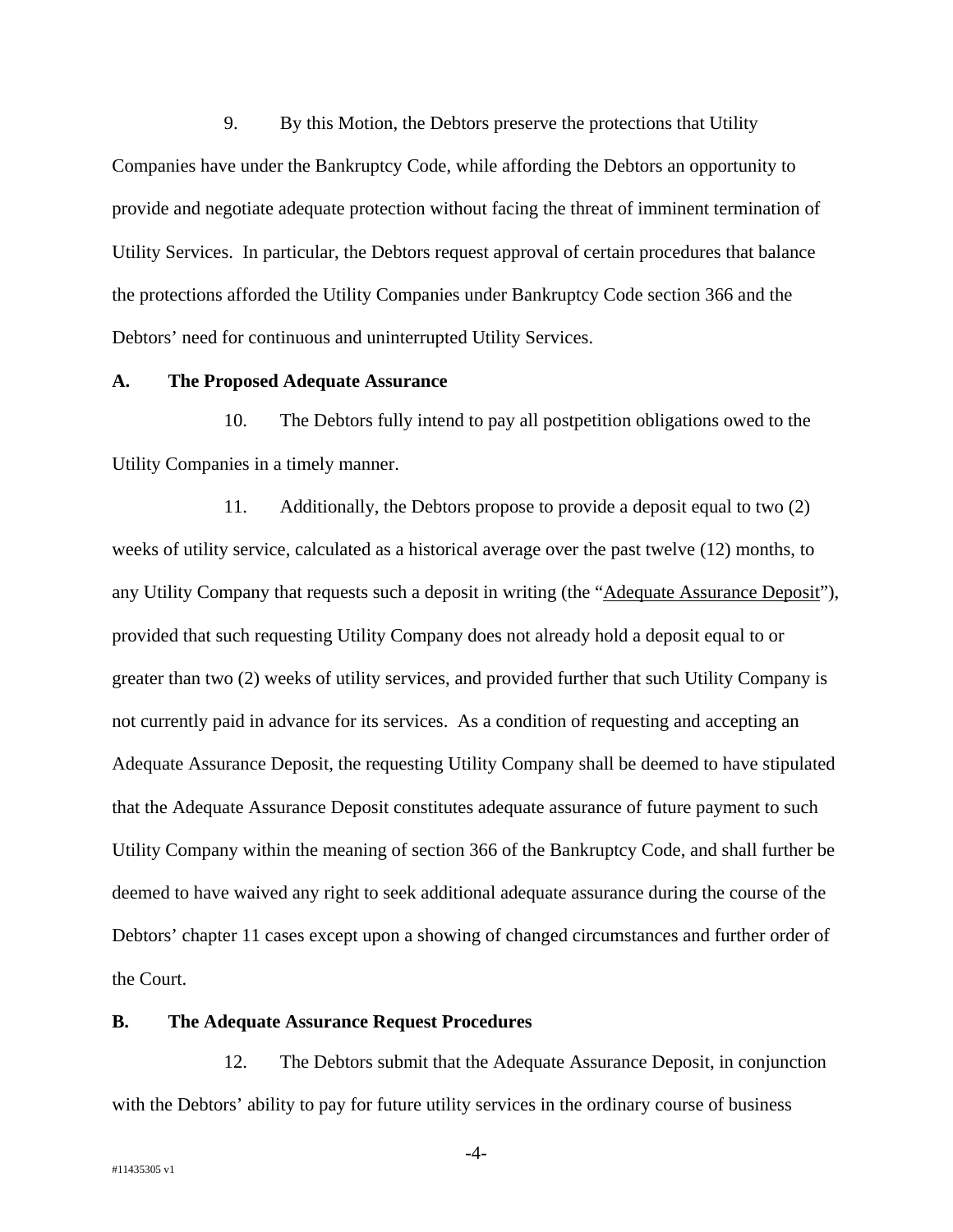(collectively, the "Proposed Adequate Assurance"), constitutes sufficient "adequate assurance of payment." Nonetheless, the Debtors anticipate that certain Utility Companies may not find the Proposed Adequate Assurance "satisfactory" and, thus, may request additional adequate assurance of payment under Bankruptcy Code section 366(c)(2). Accordingly, the Debtors propose that such requests be addressed as follows:

- (a) Except as provided by these adequate assurance procedures (the "Adequate Assurance Procedures"), the Utility Companies are forbidden to discontinue, alter or refuse service on account of any unpaid prepetition charges, or require additional adequate assurance of payment other than the Proposed Adequate Assurance, pending entry of the Final Order.
- (b) Any Utility Company desiring an Adequate Assurance Deposit must serve a request (an "Adequate Assurance Request") so that it is received by the Debtors at the following addresses: (1) Nixon Peabody LLP, 437 Madison Avenue, New York, New York 10022 (Attn: Dennis J. Drebsky); and (2) Pepper Hamilton LLP, Hercules Plaza, Suite 5100, 1313 Market Street, Wilmington, Delaware 19899-1709 (Attn: David B. Stratton, Esq.).
- (c) The Debtors will serve this Motion and a copy of the Interim Order on the Utility Companies within three (3) business days after entry of the Interim Order granting the relief requested herein.
- (d) In the event that a Utility Company maintains that the Proposed Adequate Assurance is not satisfactory adequate assurance of payment as contemplated by Bankruptcy Code section 366(c)(2), the Utility Company must serve the Adequate Assurance Request so that it is received by counsel to the Debtors no later than five (5) business days before the Final Hearing (the "Adequate Assurance Request Deadline").
- (e) Any Adequate Assurance Request must: (i) be made in writing, (ii) set forth the location for which utility services are provided, (iii) include a summary of the Debtors' payment history relevant to the affected account(s), including any security deposits, (iv) set forth why the Utility Company believes the Proposed Adequate Assurance is not sufficient, (v) set forth what the Utility Company would accept as satisfactory adequate assurance of payment, and (vi) set forth a fax and electronic mail address to which the Debtors may respond to the Adequate Assurance Request.
- (f) Upon the Debtors' receipt of an Adequate Assurance Request, the Debtors will either (a) advise the Utility Company in writing on or before a day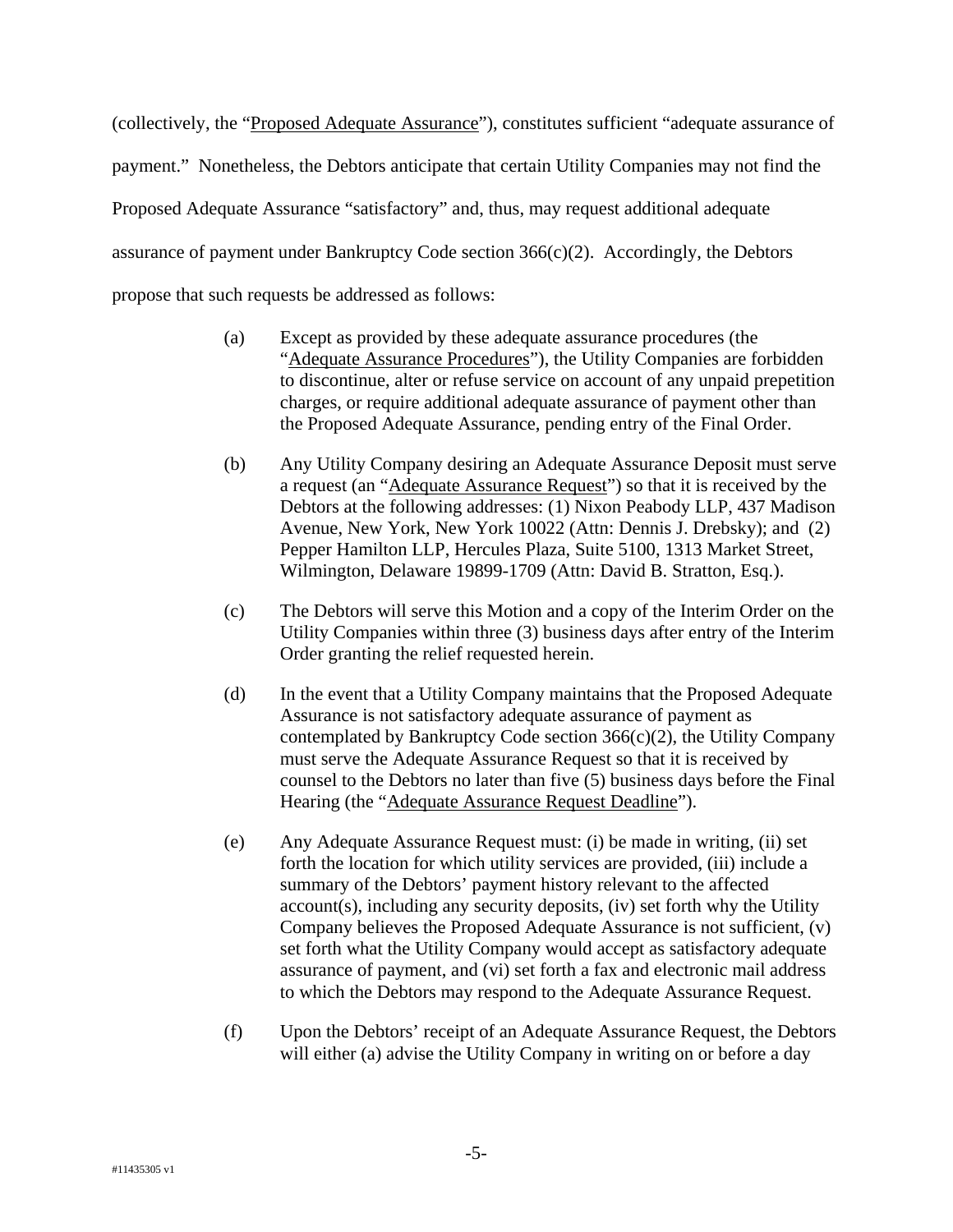that is no less than three (3) business days before the Final Hearing that the Adequate Assurance Request is acceptable<sup>4</sup> or (b) contest the Utility Company's request under Bankruptcy Code section 366(c)(3) at the Final Hearing to be held on or before the day that is thirty (30) days after the Petition Date, or such other date as the Debtors and the Utility Company may agree.

- (g) The Final Hearing will be an evidentiary hearing at which the Court will determine whether the Proposed Adequate Assurance and the additional adequate assurance of payment requested by the Utility Company should be modified under Bankruptcy Code section 366(c)(3)(A).
- (h) Pending resolution of any such Final Hearing, such particular Utility Company shall be restrained from discontinuing, altering, or refusing service to the Debtors on account of unpaid charges for prepetition services or on account of any objections to the Proposed Adequate Assurance.
- 13. The Debtors further request that any Utility Company that does not serve

an Adequate Assurance Request by the Adequate Assurance Request Deadline shall be deemed to have received adequate assurance of payment that is satisfactory to such Utility Company within the meaning of Bankruptcy Code section  $366(c)(2)$ , and shall further be deemed to have waived any right to seek additional adequate assurance during the course of the Debtors' chapter 11 cases, except as provided in Bankruptcy Code sections 366(b)(2) or 366(c)(3), as applicable. The Debtors also request that the Interim Order be deemed the Final Order with respect to all Utility Companies that do not serve either (i) an Adequate Assurance Request by the Adequate Assurance Request Deadline or (ii) a timely objection to this Motion.

14. To the extent that the Debtors subsequently identify additional providers

of Utility Services, the Debtors seek authority, in their sole discretion, to amend Exhibit A to add or delete any Utility Company. The Debtors propose to have the terms of the Final Order apply

<sup>1</sup> 4 The Debtors may, in their discretion, resolve any Adequate Assurance Request by mutual agreement with the Utility Company and without further order of the Court, and may, in connection with any such agreement, in their discretion, provide a Utility Company with additional adequate assurance of future payment, including but not limited to cash deposits, prepayments and/or other forms of security, without further order of this Court if the Debtors believe such additional assurance is reasonable in their business judgment.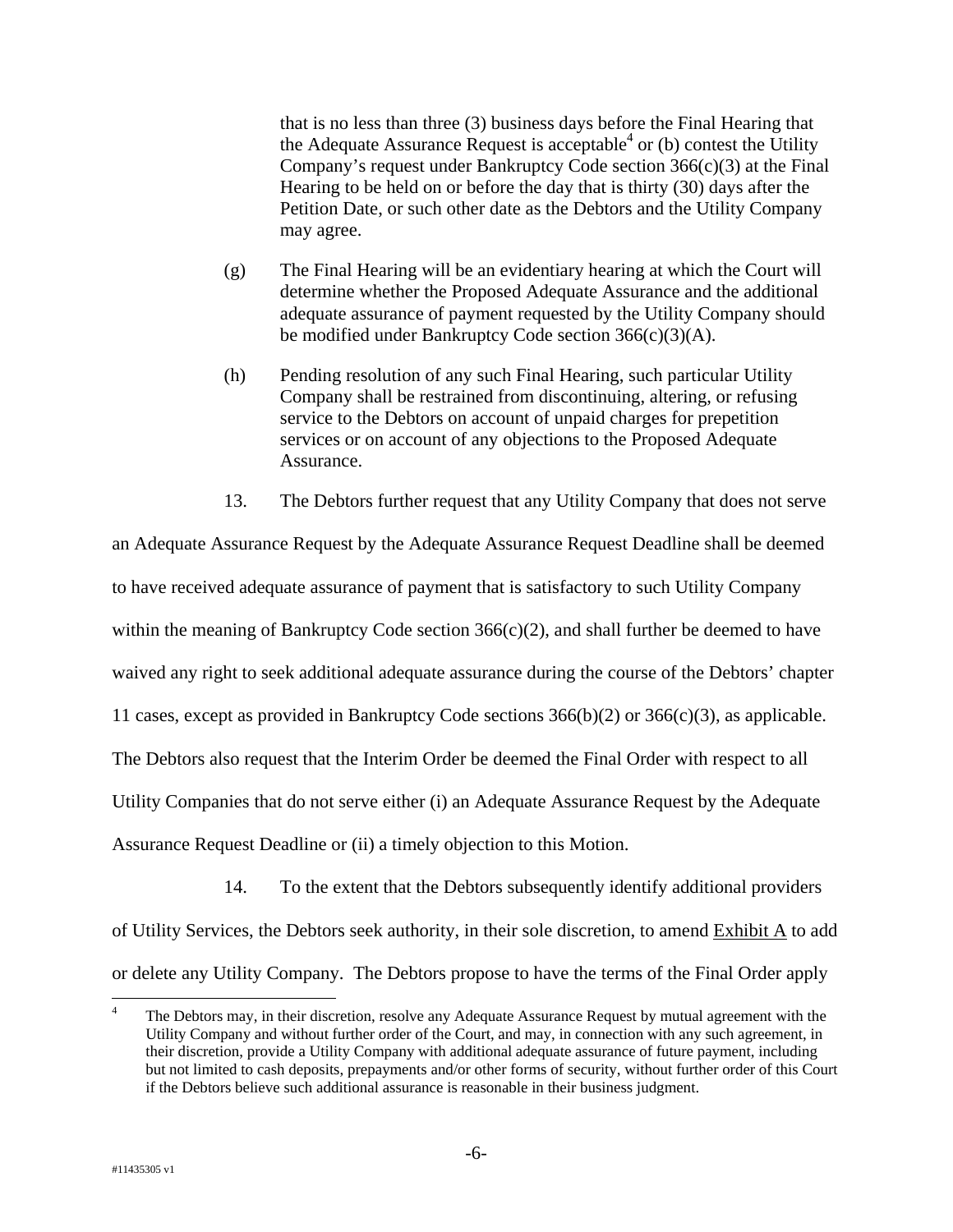to any such subsequently identified Utility Company. Moreover, for those Utility Companies that are subsequently added to Exhibit A, the Debtors will serve a copy of this Motion and the Order entered with respect to the Motion on such Utility Company, along with an amended Exhibit A. Such subsequently added entities would then have twenty (20) days from service of this Order to make an Adequate Assurance Request.

15. In the event that any Utility Company, including a subsequently added Utility Company, files and/or serves an Adequate Assurance Request after the Adequate Assurance Request Deadline, such request shall be treated as a request under Bankruptcy Code section 366(b) and shall be granted, if at all, only after the Utility Company making such request schedules such request for hearing, on notice, in accordance with the provisions of the Bankruptcy Code and the Federal Rules of Bankruptcy Procedure, including Bankruptcy Code section 366(b).

16. All Utility Companies, including subsequently added Utility Companies, shall be prohibited from altering, refusing, or discontinuing Utility Services to the Debtors pending a Final Order of this Court, in accordance with Bankruptcy Code section 366(a). See, 11 U.S.C. § 366(a).

17. The Debtors maintain that the relief requested herein strikes a fair balance between the rights of Utility Companies and the rights of the Debtors under the Bankruptcy Code and the need, for the benefit of the Debtors and their estates, for the Debtors to continue to receive the Utility Services upon which their business depends. The Debtors do not believe that the Utility Companies will be prejudiced by the Proposed Adequate Assurance, the uninterrupted continuation of the Utility Services, and the approval of the Adequate Assurance Procedures.

-7-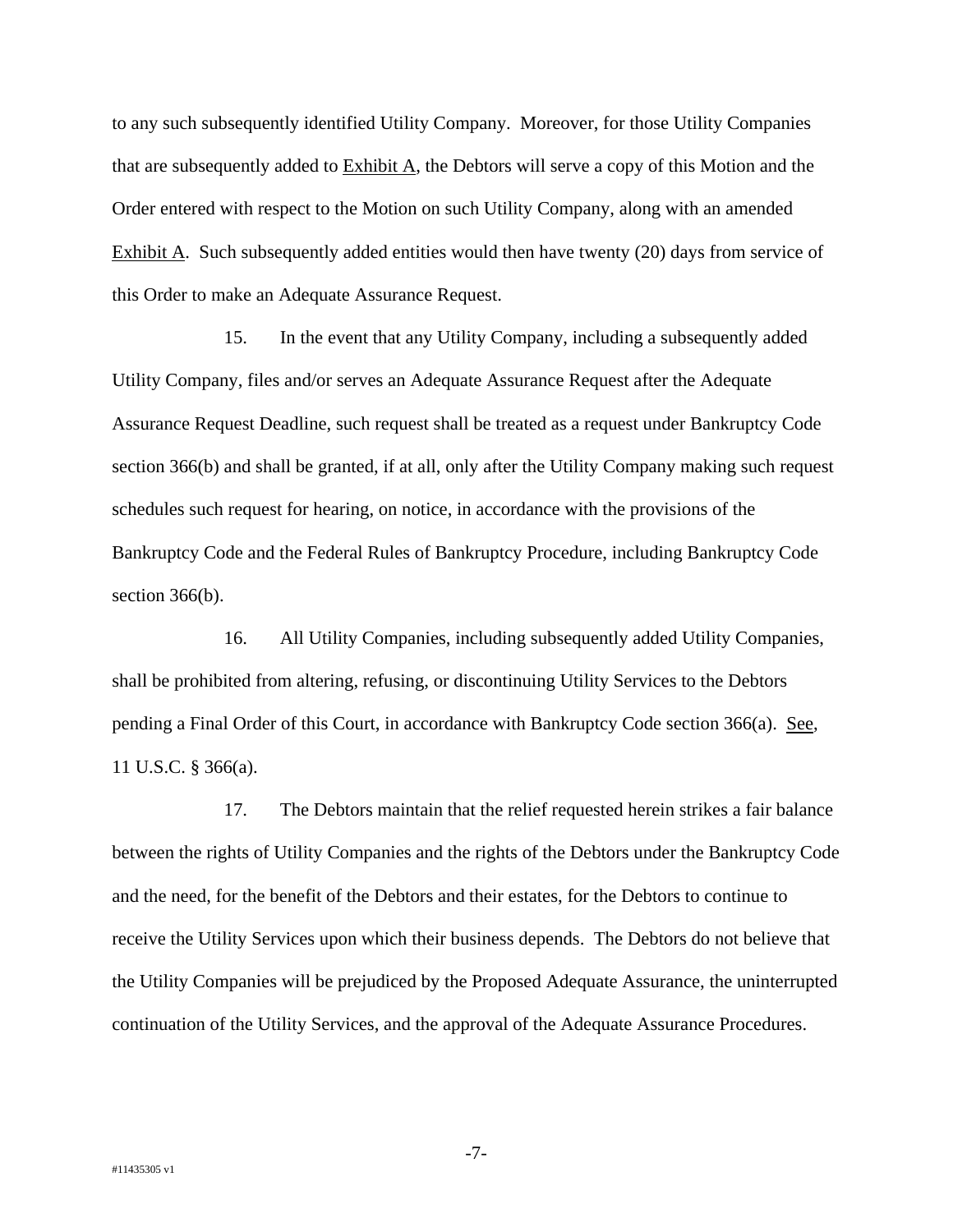#### **APPLICABLE AUTHORITY**

#### **A. The Proposed Adequate Assurance Provides Utilities With Adequate Assurance Of Payment.**

18. Bankruptcy Code section 366(a) provides:

Except as provided in subsections (b) and (c) of this section, a utility may not alter, refuse, or discontinue service to, or discriminate against, the trustee or the debtor solely on the basis of the commencement of a case under this title or that a debt owed by the debtor to such utility for service rendered before the order for relief was not paid when due.

11 U.S.C. § 366(a). Bankruptcy Code Section 366(b) goes on to provide, however, that:

Such utility may alter, refuse, or discontinue service if neither the trustee nor the debtor, within 20 days after the date of the order for relief, furnishes adequate assurance of payment, in the form of a deposit or other security, for service after such date.

Id. at § 366(b).

19. The policy underlying Bankruptcy Code section 366 is to protect debtors

from utility service cutoffs upon the filing of a bankruptcy case, while at the same time providing utility companies with adequate assurance that the debtor will pay for postpetition services. See H.R. Rep. No. 95-595, at 350 (1978), reprinted in 1978 U.S.C.C.A.N. 5963, 6306. As set forth herein, this policy is furthered by the relief requested through the Motion.

20. Specifically, under Bankruptcy Code section 366(b), a debtor must furnish what it considers to be adequate assurance of payment within twenty (20) days after the entry of the order for relief in the form of a deposit or other security for postpetition service. Here, the Debtors will provide the Utility Companies with the Proposed Adequate Assurance, which the Debtors believe provides all Utility Companies with adequate assurance of payment. See 11 U.S.C. § 361(c)(1)(A) (defining "assurance of payment" to include a cash deposit, a letter of

-8-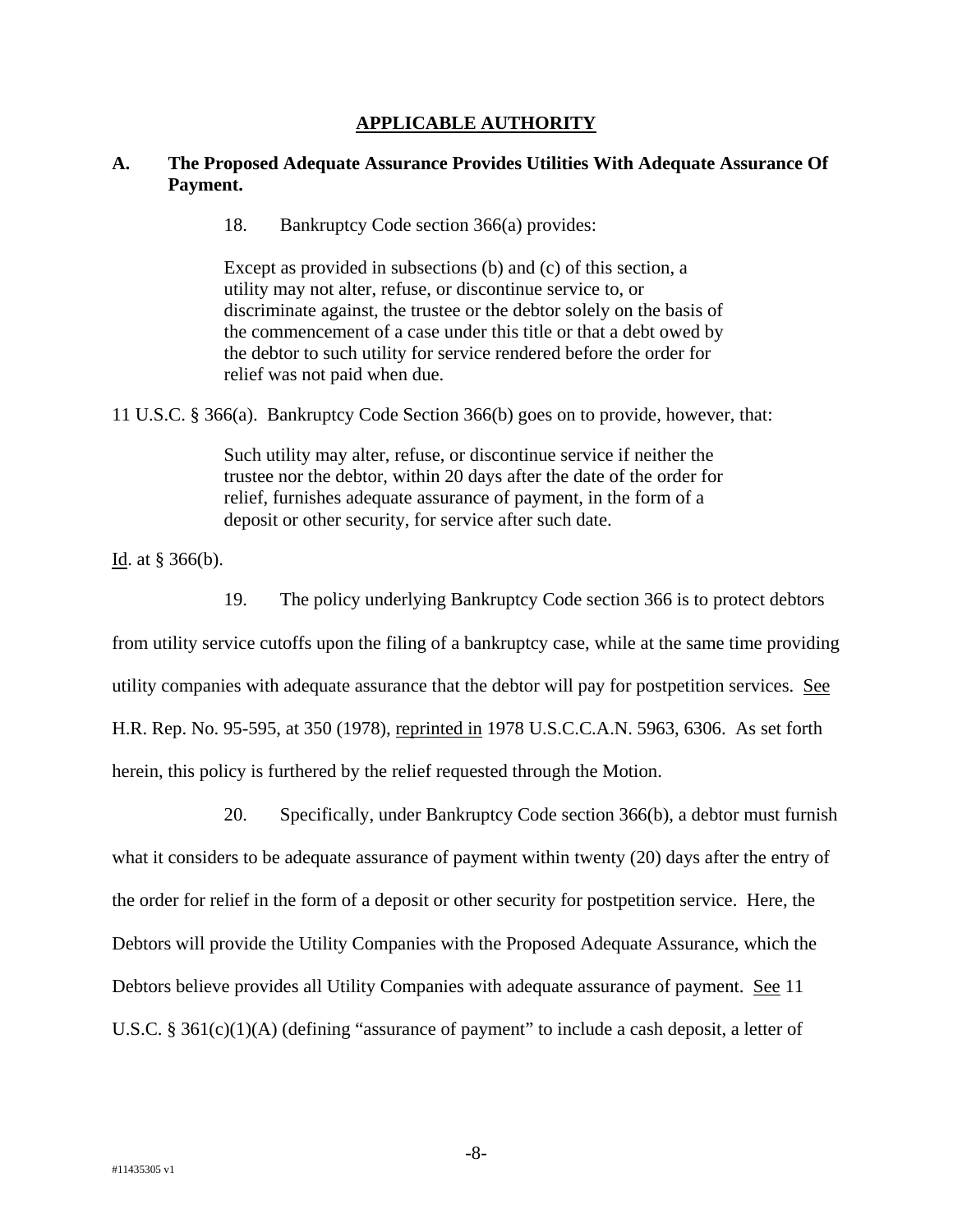credit, or "another form of security that is mutually agreed on between the utility and the debtor").

## **B. The Adequate Assurance Procedures Properly Balance The Interests Of the Utility Companies And Those Of The Debtors And Their Estates.**

21. As part of the Bankruptcy Abuse and Consumer Protection Act of 2005, Congress enacted Bankruptcy Code section 366(c). Under Bankruptcy Code section 366(c)(2), a utility is permitted to alter, refuse, or discontinue utility service, if the utility does not receive "during the 30-day period beginning on the date of the filing of the petition . . . adequate assurance of payment for utility service that is satisfactory to the utility." 11 U.S.C. § 366(c)(2) (emphasis added). Conceivably, under Bankruptcy Code section  $366(c)(2)$ , the Debtors could receive a demand from a Utility Company at the end of such thirty day period and be compelled to accede to the demand immediately or face termination of critical Utility Services. Therefore, as set forth below, in order to avoid such a drastic result, the Debtors have sought to require the Utility Companies to provide notice of their demands for assurance on or before the date that is five (5) business days before the Final Hearing on disputed requests, before expiration of the thirty (30) day period in which they must provide adequate assurance of payment or force termination of utility services.

22. Specifically, under the Adequate Assurance Procedures, a Utility Company may make an Adequate Assurance Request on or before the Adequate Assurance Request Deadline. In the event that such a request is made, the Debtors will advise the Utility Company on or before the day that is no less than three (3) business days prior to the Final Hearing that the Adequate Assurance Request is acceptable or that the Debtors intend to contest such Adequate Assurance Request under Bankruptcy Code section 366(c)(3) at the Final Hearing. Under these procedures, the Debtors will have the opportunity to seek an order from

-9-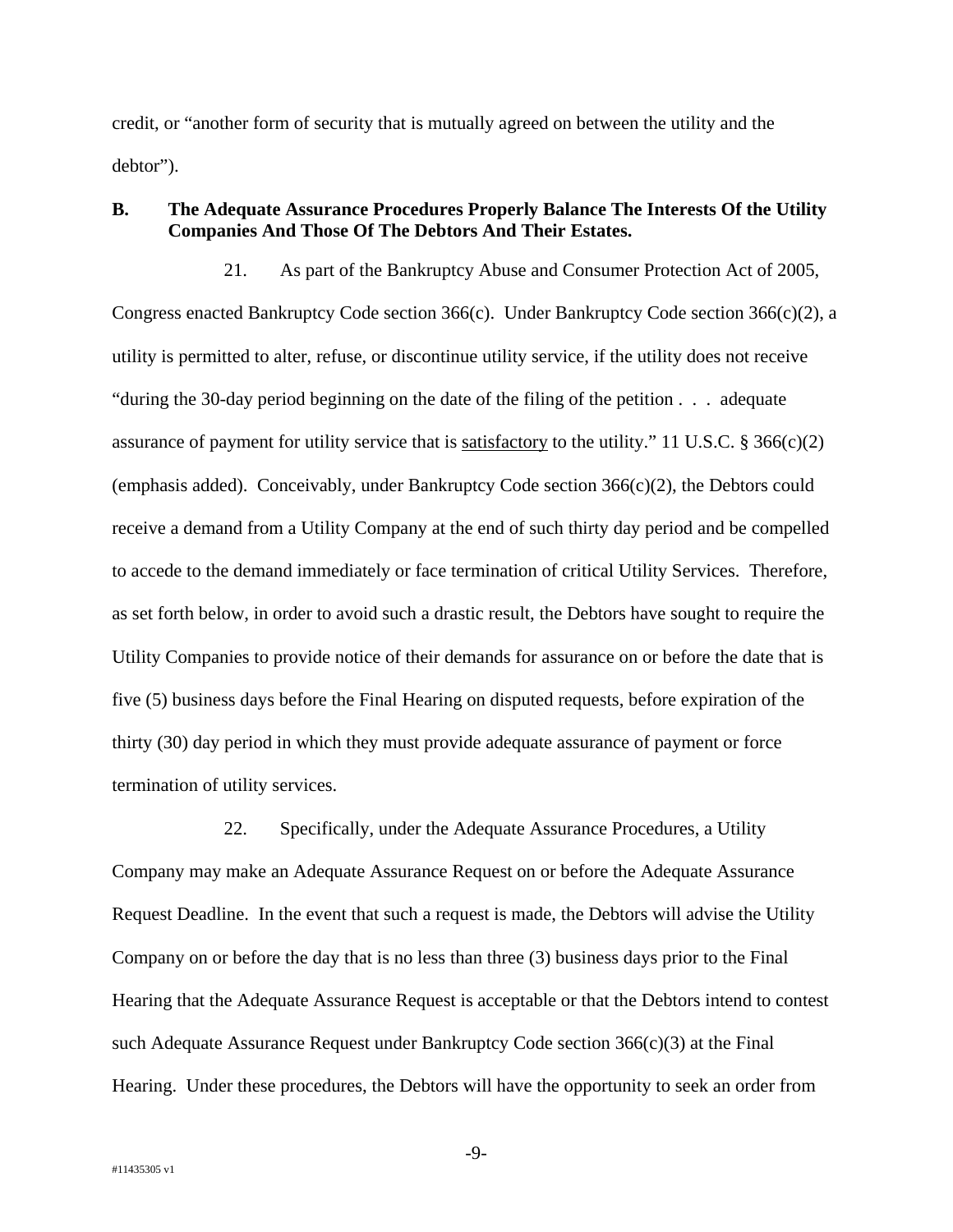the Court modifying any Adequate Assurance Request without having to first satisfy the demands of the Utility Company and without facing the prospect of termination of Utility Services before a hearing on the Adequate Assurance Request.

23. By establishing the Adequate Assurance Procedures, the Debtors seek to implement an orderly process to determine the amount of assurance of payment that is adequate. Without the Adequate Assurance Procedures, the Debtors could be forced to address numerous requests by Utility Companies in an unorganized manner at a critical period in their effort to reorganize. The orderly process contemplated by the Adequate Assurance Procedures, therefore, is necessary for a smooth transition by the Debtors into chapter 11.

24. Moreover, the Adequate Assurance Procedures will ensure that all parties act in good faith by establishing a fair process. This will protect the Debtors and their stakeholders from an attempt by a Utility Company to delay a request until the last minute in an attempt to force the Debtors to agree to its request or face cessation of essential services.

25. Based on the foregoing facts, the Debtors submit that granting the relief requested is both necessary and appropriate. The Debtors submit that, based on the facts of these cases, no deposits should be required in addition to the Proposed Adequate Assurance. Such relief will help the Debtors to successfully restructure and thus fulfill the purposes of section 105 of the Bankruptcy Code and will not prejudice the rights of the Utility Companies under section 366 of the Bankruptcy Code.

26. Courts have routinely granted to large business debtors the same or substantially similar relief to that requested in this Motion. See, e.g., In re Tweeter Home Entm't. Group, Inc., et al. Case No. 07-10787 (PJW) (Bankr. D. Del. Jun. 12, 2007); In re Radnor Holdings Corp., Case No. 06-10894 (PJW) (Bankr. D. Del. Aug. 23, 2006); see also In re

-10-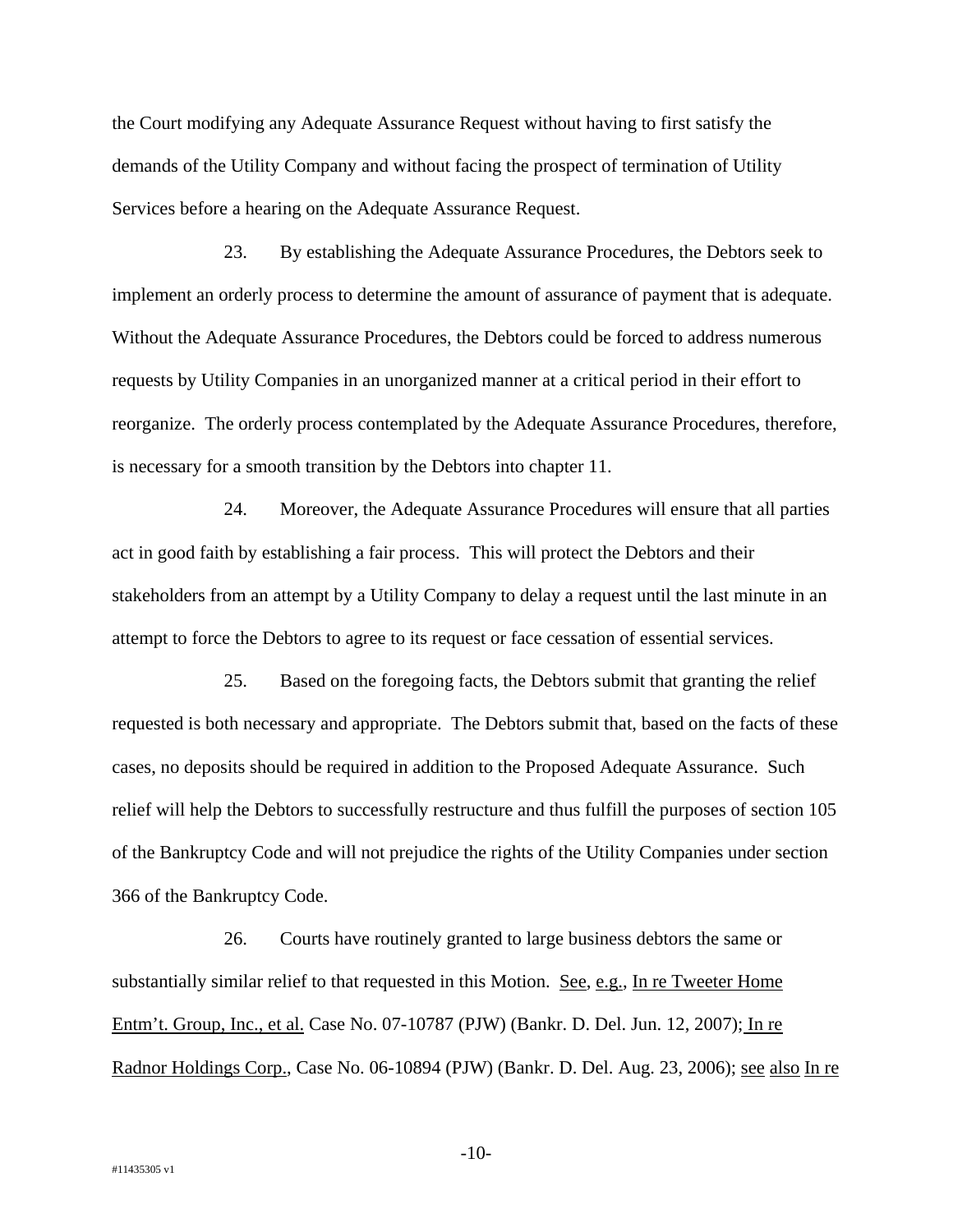Plastech Engineered Produces, Inc., Case No. 08-42417 (PJS) (Bankr. E.D. Mich. Feb. 15, 2008).

27. The Debtors also request that the Court waive the stay imposed by Bankruptcy Rule 6004(h), which provides that "[a]n order authorizing the use, sale, or lease of property other than cash collateral is stayed until the expiration of 10 days after entry of the order, unless the court orders otherwise." As described above, the relief that the Debtors seek in this Motion is immediately necessary in order for the Debtors to be able to continue to operate their business and preserve value for their estates. The Debtors respectfully request that the Court waive the ten-day stay imposed by Bankruptcy Rule 6004(h), as the exigent nature of the relief sought herein justifies immediate relief.

#### **NOTICE**

28. The Debtors have provided notice of this Motion by facsimile, electronic transmission, overnight delivery, or hand delivery to: (a) the United States Trustee for the District of Delaware; (b) the Debtors' twenty-five (25) largest unsecured creditors on a consolidated basis; (c) counsel to Comerica Bank; (d) counsel to Wells Fargo Foothill LLC; (e) counsel to Dymas Funding Company LLC; (f) counsel to Ableco Finance LLC; (g) counsel to A3 Funding LP; (h) counsel to Garrison Credit Investments; (i) counsel to Harris, N.A; (j) all other parties required to receive notice pursuant to Bankruptcy Rule 2002; and (k) the Utility Companies identified in Exhibit A. The Debtors submit that, under the circumstances, no other or further notice is necessary.

#### **NO PRIOR REQUEST**

29. No prior request for the relief requested herein has been made to this or any other Court.

-11-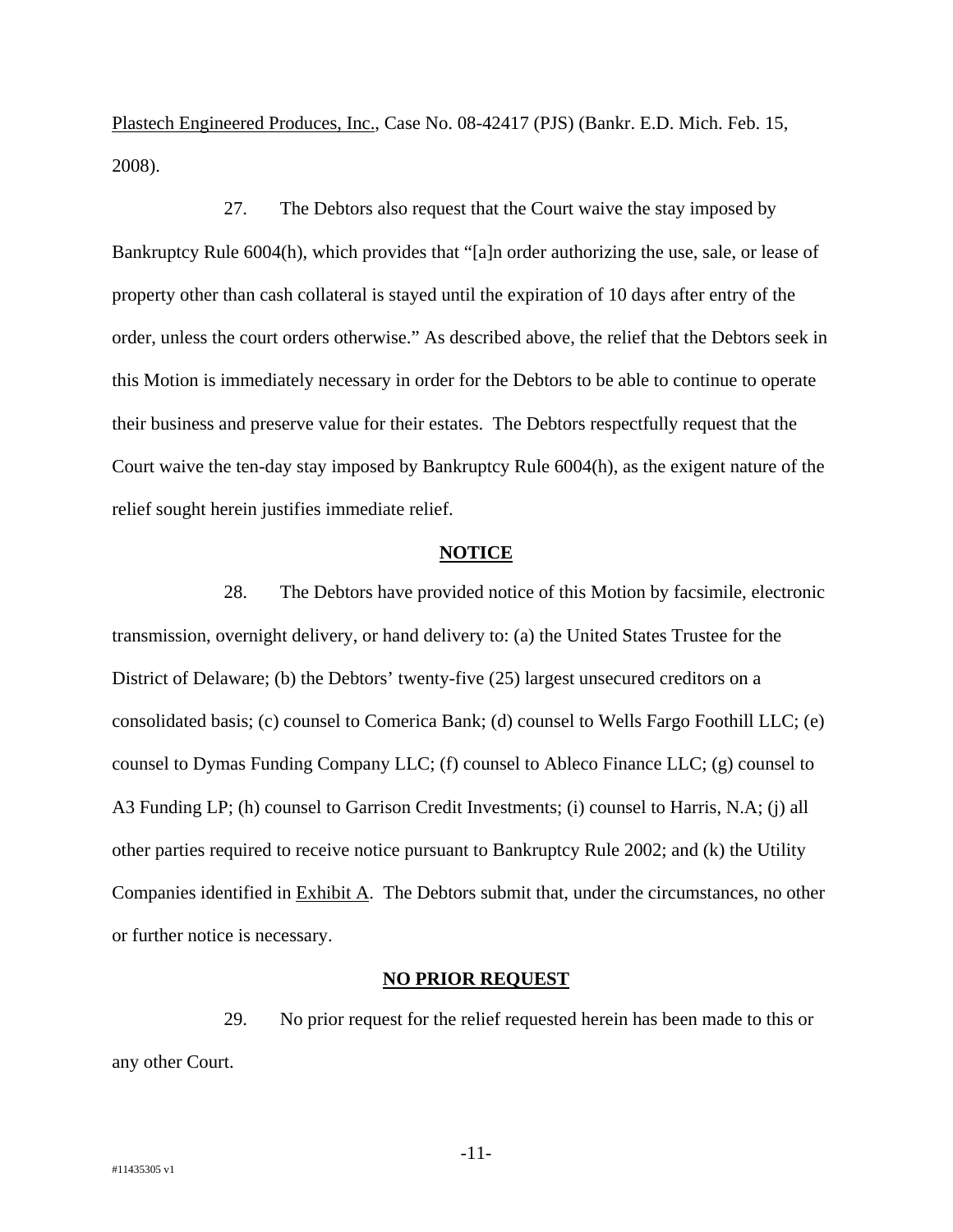#### **CONCLUSION**

WHEREFORE, the Debtors respectfully request this Court enter an order, substantially in the form annexed hereto, granting the relief requested in this Motion and such other and further relief as may be just and proper.

Dated: September 1, 2009 Wilmington, Delaware Respectfully submitted,

PEPPER HAMILTON LLP

/s/ Evelyn J. Meltzer David B. Stratton (DE No. 960) Evelyn J. Meltzer (DE No. 4581) John H. Schanne, II (DE No. 5260) Hercules Plaza, Suite 5100 1313 Market Street P.O. Box 1709 Wilmington, DE 19899-1709 Telephone: (302) 777-6500 Facsimile: (302) 421-8390

-and-

NIXON PEABODY LLP Mark N. Berman Dennis J. Drebsky Lee Harrington (DE No. 4046) 437 Madison Avenue New York, New York 10022 Telephone: (212) 940-3000 Facsimile: (212) 940-3111

*Proposed Counsel for the Debtors and Debtors in Possession*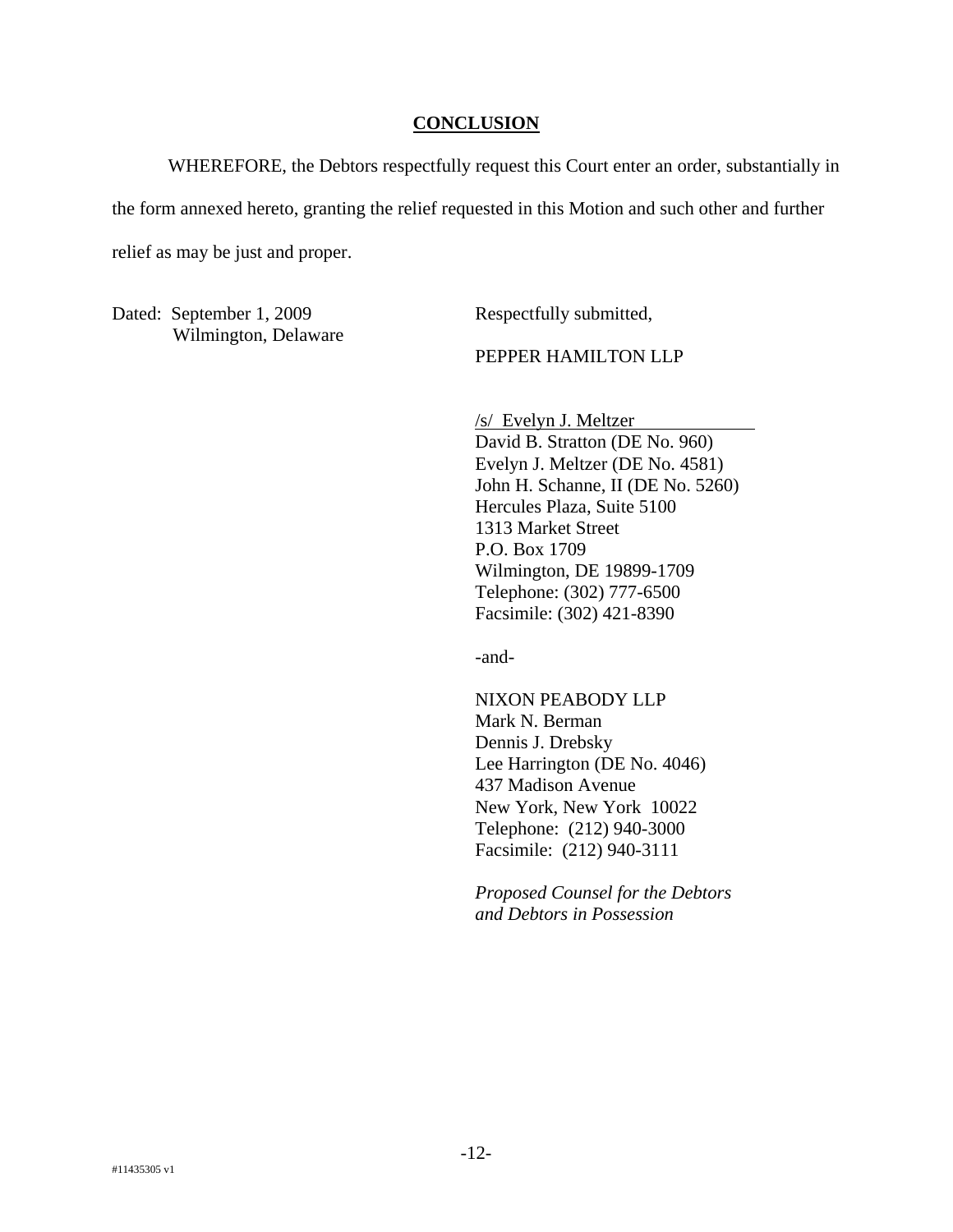# **EXHIBIT A**

# **List of Utility Providers**

| <b>Creditor Name</b>                                        | <b>Creditor</b>                                                   | <b>Address</b>                | City                | <b>State</b>           | Zip        | <b>Phone</b>        | <b>Fax</b>       |
|-------------------------------------------------------------|-------------------------------------------------------------------|-------------------------------|---------------------|------------------------|------------|---------------------|------------------|
|                                                             | <b>Notice Name</b>                                                |                               |                     |                        |            |                     |                  |
| <b>AT&amp;T WIRELESS-</b><br>995010985 /<br><b>CINGULAR</b> | AT&T<br><b>MOBILITY</b>                                           | PO BOX 6463                   | <b>CAROL STREAM</b> | $\mathbbm{L}$          | 60197-6463 |                     |                  |
| AT&T-678 556-<br>0081 001 1884.                             | AT&T                                                              | PO BOX<br>105262              | <b>ATLANTA</b>      | GA                     | 30348-5262 |                     |                  |
| AT&T-832514844                                              | AT&T<br><b>MOBILITY</b>                                           | PO BOX 6463                   | <b>CAROL STREAM</b> | $\mathbb{L}$           | 60197-6463 |                     |                  |
| <b>BAY CITY</b><br><b>METERING CO</b>                       |                                                                   | 247 W 37TH<br>ST 6TH FL       | <b>NEW YORK</b>     | NY                     | 10018      | $(212)575-$<br>0785 | 212-575-<br>9321 |
| CON EDISON-21-<br>1570-0177-5202-0                          | <b>CON EDISON</b><br><b>JAF STATION</b>                           | PO BOX 1702                   | <b>NEW YORK</b>     | <b>NY</b>              | 10116-1702 |                     | 212-979-<br>1278 |
| CON EDISON-43-<br>5121-5841-0003-5                          | <b>CON EDISON</b><br><b>JAF STATION</b>                           | PO BOX 1702                   | <b>NEW YORK</b>     | <b>NY</b>              | 10116-1702 |                     | 212-979-<br>1278 |
| MCI-2DE18151<br><b>VERIZON</b>                              | MCI d/b/a<br><b>VERIZON</b><br><b>BUSINESS</b><br><b>SERVICES</b> | 27732<br><b>NETWORK</b><br>PL | <b>CHICAGO</b>      | $\rm IL$               | 60673-1277 |                     |                  |
| SPRINT-<br>0527818345-3 /<br>554549812                      | <b>SPRINT</b>                                                     | PO BOX 4181                   | <b>CAROL STREAM</b> | IL                     | 60197-4181 |                     |                  |
| SPRINT-13168762                                             | <b>SPRINT</b>                                                     | PO BOX<br>219623              | <b>KANSAS CITY</b>  | <b>MO</b>              | 64121-9623 | 800.676.5110        |                  |
| SPRINT-<br>702001781                                        | SPRINT-<br>702001781                                              | PO BOX 4181                   | <b>CAROL STREAM</b> | $\rm IL$               | 60197-4181 |                     |                  |
| <b>VERIZON-</b><br>00061045005636Y                          | <b>VERIZON</b>                                                    | PO BOX<br>15026               | <b>ALBANY</b>       | <b>NY</b>              | 12212-5026 |                     |                  |
| <b>VERIZON-</b><br>000732140609 79Y                         | <b>VERIZON</b>                                                    | PO BOX<br>15026               | <b>ALBANY</b>       | NY                     | 12212-5026 |                     |                  |
| <b>VERIZON-</b><br>000907333617 53Y                         | <b>VERIZON</b>                                                    | PO BOX 4648                   | <b>TRENTON</b>      | $\mathbf{N}\mathbf{J}$ | 08650-4648 |                     |                  |
| VERIZON-212<br>M55-3416 182                                 | <b>VERIZON</b>                                                    | PO BOX 1100                   | <b>ALBANY</b>       | <b>NY</b>              | 12250-0001 | 800-476-<br>8372    |                  |
| <b>VERIZON-212 X02</b><br>3581 695 215<br>Master acc.       | <b>VERIZON</b>                                                    | PO BOX<br>15124               | <b>ALBANY</b>       | <b>NY</b>              | 11212-5124 |                     |                  |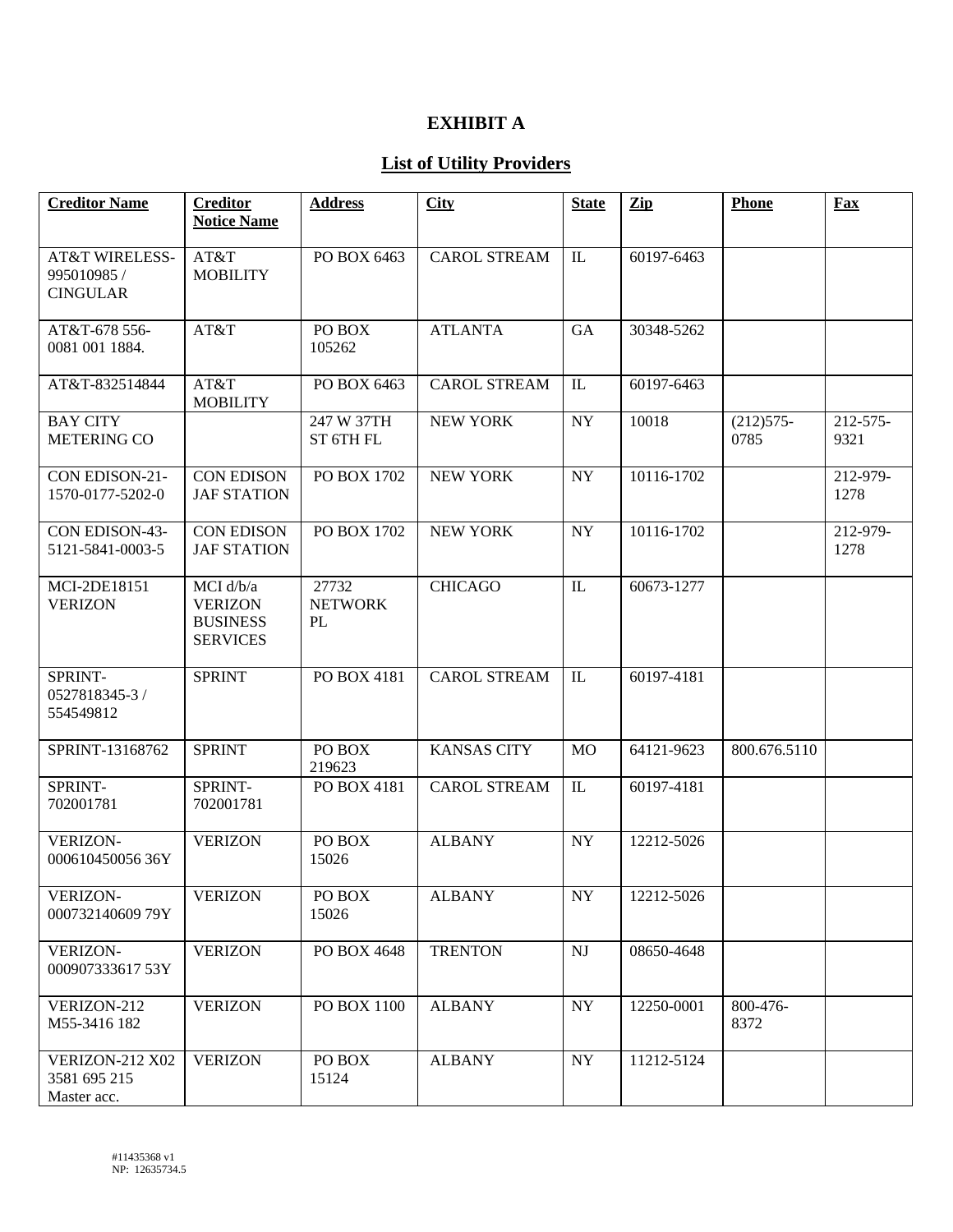| <b>VERIZON-718 254</b><br>2800 361 228          | <b>VERIZON</b>                    | PO BOX<br>15124   | <b>ALBANY</b>     | NY.       | 12212-5124 |                    |  |
|-------------------------------------------------|-----------------------------------|-------------------|-------------------|-----------|------------|--------------------|--|
| <b>VERIZON-718 349</b><br>2372 726 177          | <b>VERIZON</b>                    | PO BOX<br>15124   | <b>ALBANY</b>     | NY        | 12212-5124 | 1-800-837-<br>4966 |  |
| <b>VERIZON-718 797</b><br>7400 337 225          | <b>VERIZON</b>                    | PO BOX<br>15124   | <b>ALBANY</b>     | NY        | 12212-5124 |                    |  |
| <b>VERIZON-718 956</b><br>2142 811 170          | <b>VERIZON</b>                    | PO BOX<br>15124   | <b>ALBANY</b>     | <b>NY</b> | 12212-5124 | 800-837-<br>4966   |  |
| VERIZON-973<br>285-3859 799 76Y                 | <b>VERIZON</b>                    | PO BOX 4833       | <b>TRENTON</b>    | NI        | 08650-4833 | 1-800-339-<br>9911 |  |
| VERIZON-973<br>683-4295 345 77Y                 | <b>VERIZON</b>                    | PO BOX 4833       | <b>TRENTON</b>    | NJ        | 08650-4833 |                    |  |
| <b>VERIZON-</b><br>982516126-00001              | <b>VERIZON</b><br><b>WIRELESS</b> | <b>PO BOX 408</b> | <b>NEWARK</b>     | <b>NJ</b> | 07101-0408 |                    |  |
| <b>VERIZON-</b><br>VS93240829                   | <b>VERIZON</b><br><b>BUSINESS</b> | PO BOX<br>382040  | <b>PITTSBURGH</b> | PA        | 15251-7392 |                    |  |
| <b>VERIZON-</b><br>Y2202020-Internet<br>acc. Fl | <b>MCI</b>                        | PO BOX<br>371392  | <b>PITTSBURGH</b> | PA        | 15250-7392 |                    |  |
| <b>VERIZON-</b><br>Y2417021                     | <b>MCI</b>                        | PO BOX<br>371322  | <b>PITTSBURGH</b> | PA        | 15250-7322 |                    |  |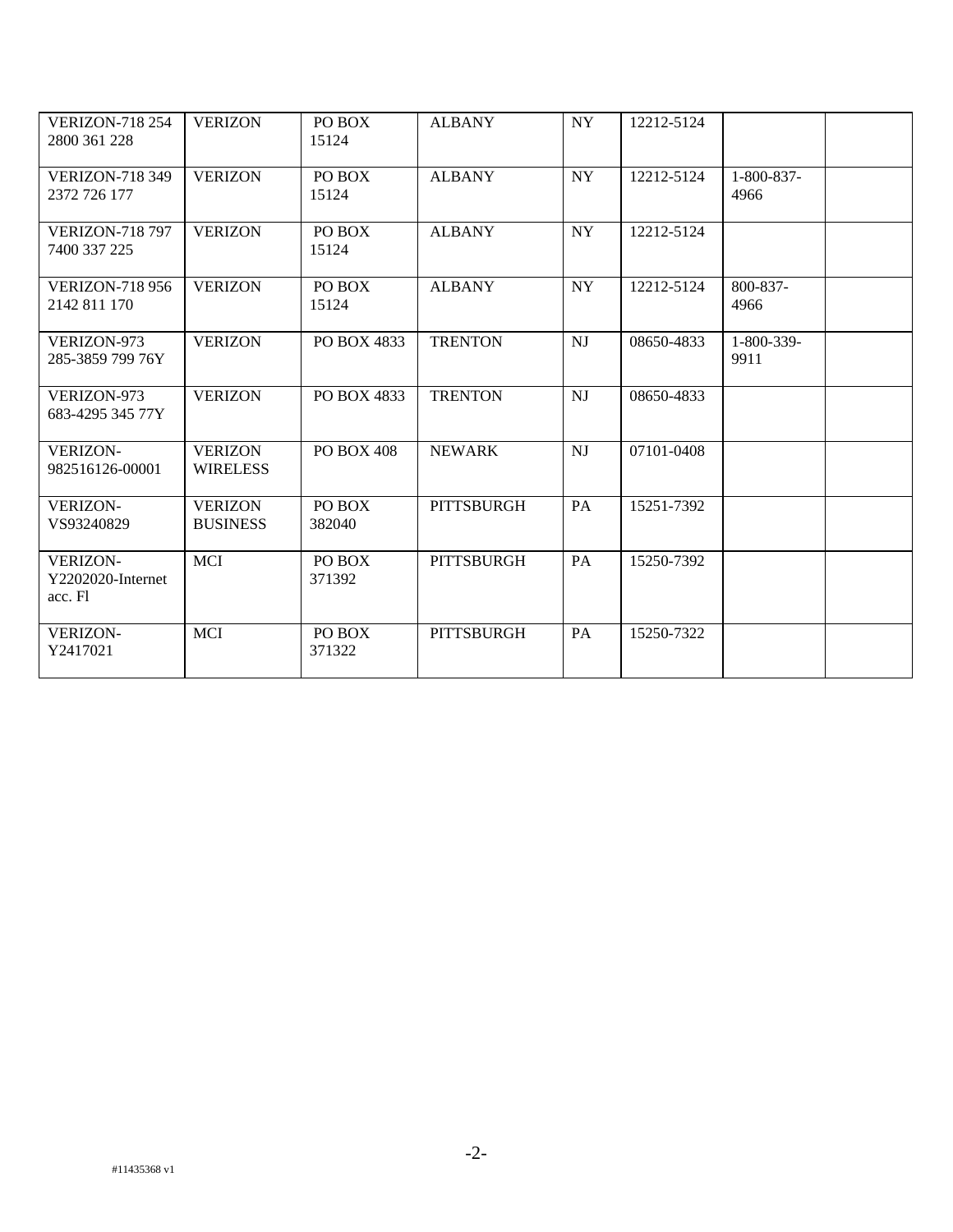### **IN THE UNITED STATES BANKRUPTCY COURT FOR THE DISTRICT OF DELAWARE**

In re:

CYNERGY DATA, LLC, *et al.*, 1

Debtors.

Chapter 11

 $Case No. 09 -$  ( )

Jointly Administered

## **INTERIM AND PROPOSED FINAL ORDER DETERMINING ADEQUATE ASSURANCE OF PAYMENT FOR FUTURE UTILITY SERVICES**

Upon the motion (the " $Motion$ ")<sup>2</sup> of the Debtors for interim and final orders under</u> Bankruptcy Code section 366 determining adequate assurance of payment for future utility services; and upon the Moore Declaration; and due and sufficient notice of the Motion having been given under the particular circumstances; and it appearing that no other or further notice need be provided; and it appearing that the relief requested by this Motion is in the best interests of the Debtors, their estates, their creditors, and other parties in interest; and after due deliberation thereon; and sufficient cause appearing therefor, it is hereby

# **ORDERED, ADJUDGED, AND DECREED that:**

- 1. The Motion is GRANTED as set forth in this Order.
- 2. The Debtors shall be and hereby are authorized to take all actions

necessary to effectuate the relief granted under this Order in accordance with the Motion.

3. A Utility Company who requests and accepts an Adequate Assurance

Deposit shall be and hereby is deemed to have stipulated that the Adequate Assurance Deposit constitutes adequate assurance of future payment to such Utility Company within the meaning of

 $\overline{a}$ 1 The Debtors are the following entities (with the last four digits of their federal tax identification numbers in parentheses): Cynergy Data, LLC (8677); Cynergy Data Holdings, Inc. (8208); Cynergy Prosperity Plus, LLC (4265). The mailing address for the Debtors is 30-30 47th Avenue, 9th Floor, Long Island City, New York 11101.

<sup>2</sup> Capitalized terms not otherwise defined herein shall have the meanings ascribed to such terms in the Motion.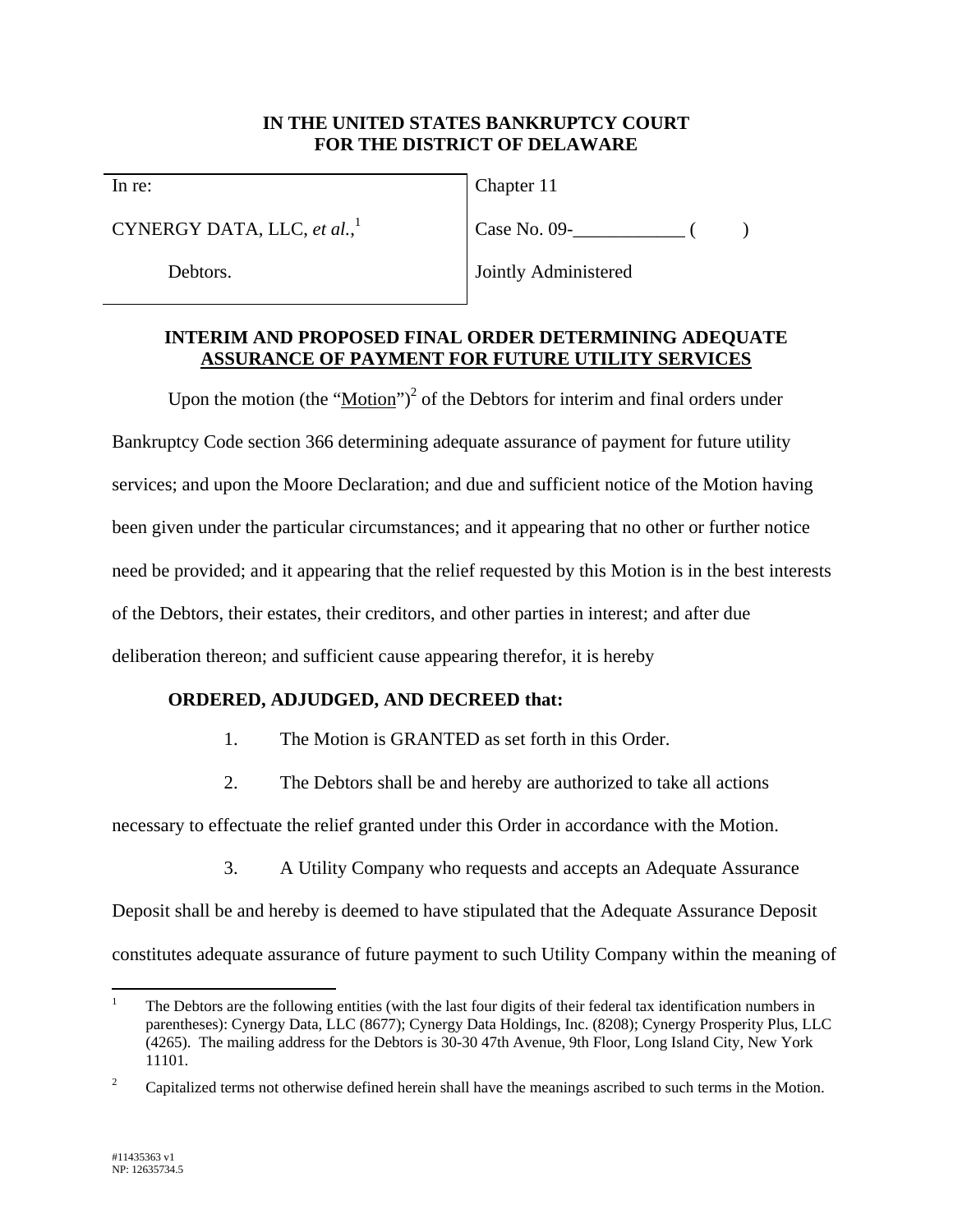section 366 of the Bankruptcy Code, and shall further be deemed to have waived any right to seek additional adequate assurance during the course of the Debtors' chapter 11 cases except upon a showing of changed circumstances and further order of this Court.

- 4. The Adequate Assurance Procedures are hereby approved as follows:
- (a) Except as provided by the Adequate Assurance Procedures, the Utility Companies are forbidden to discontinue, alter or refuse service on account of any unpaid prepetition charges, or require additional adequate assurance of payment other than the Proposed Adequate Assurance, pending the entry of a Final Order or this order becoming a Final Order as set forth in paragraph 13 below.
- (b) Any Utility Company desiring an Adequate Assurance Deposit must serve a request (an "Adequate Assurance Request") so that it is received by the Debtors at the following addresses: (1) Nixon Peabody LLP, 437 Madison Avenue, New York, New York 10022, (Attn: Dennis J. Drebsky); and (2) Pepper Hamilton LLP, Hercules Plaza, Suite 5100, 131 Market Street, Wilmington, Delaware 198999-1709 (Attn: David B. Stratton, Esq.).
- (c) The Debtors will serve this Motion and a copy of this order on the Utility Companies within three (3) business days after entry of this order.
- (d) In the event that a Utility Company maintains that the Proposed Adequate Assurance is not satisfactory adequate assurance of payment as contemplated by Bankruptcy Code section 366(c)(2), the Utility Company must serve a request (an "Adequate Assurance Request") so that it is received by the Debtors and their counsel no later than five (5) business days before the Final Hearing (the "Adequate Assurance Request Deadline").
- (e) Any Adequate Assurance Request must: (i) be made in writing, (ii) set forth the location for which utility services are provided, (iii) include a summary of the Debtors' payment history relevant to the affected account(s), including any security deposits, (iv) set forth why the Utility Company believes the Proposed Adequate Assurance is not sufficient, (v) set forth what the Utility Company would accept as satisfactory adequate assurance of payment, and (vi) set forth a fax and electronic mail address to which the Debtors may respond to the Adequate Assurance Request.
- (f) Upon the Debtors' receipt of an Adequate Assurance Request, the Debtors will either (a) advise the Utility Company in writing on or before a day that is no less than three (3) business days before the Final Hearing that the Adequate Assurance Request is acceptable or (b) contest the Utility Company's request under Bankruptcy Code section 366(c)(3) at the Final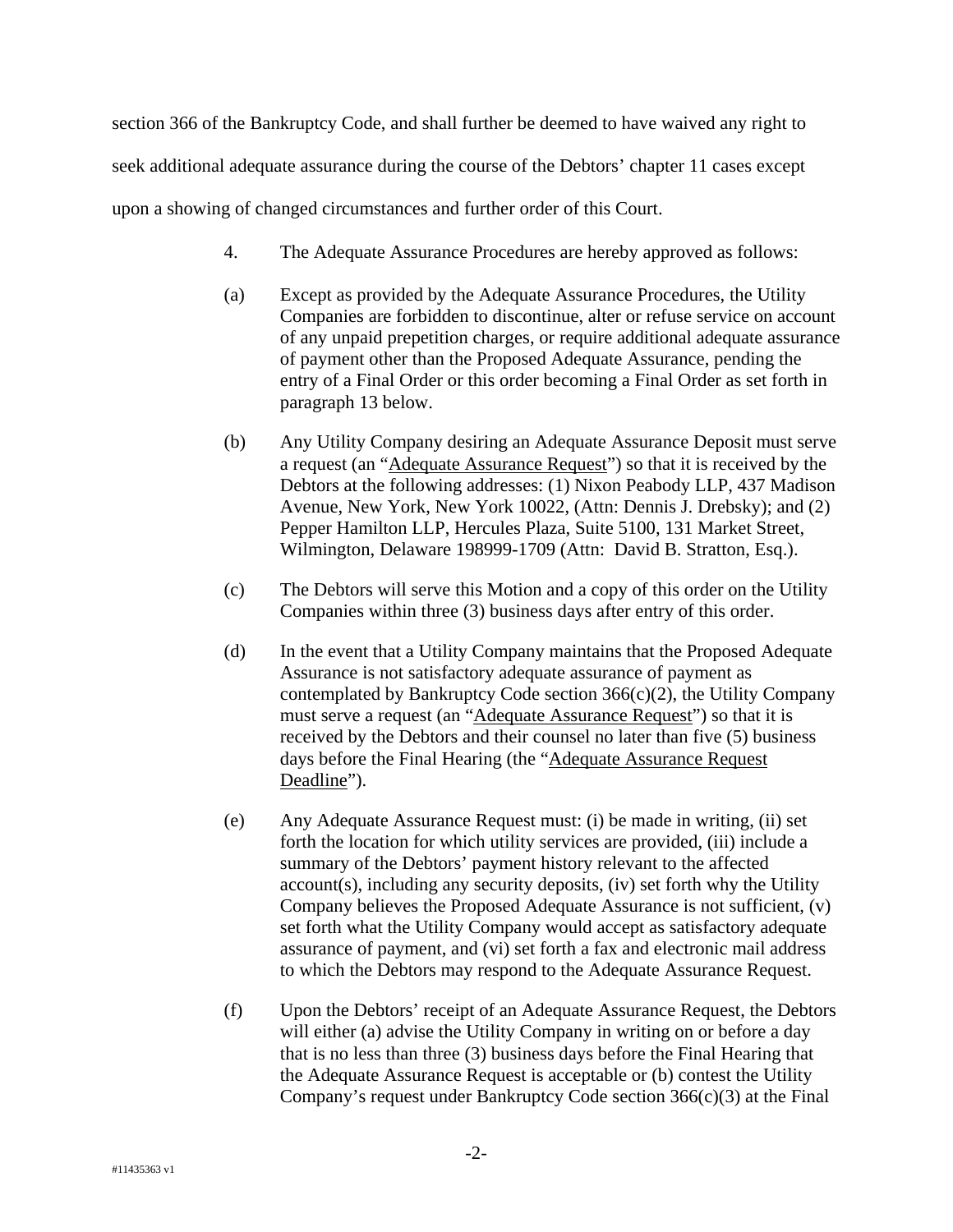Hearing to be held on before the day that is thirty (30) days after the Petition Date, or such other date as the Debtors and the Utility Company may agree.

- (g) The Final Hearing will be an evidentiary hearing at which the Court will determine whether the Proposed Adequate Assurance and the additional adequate assurance of payment requested by the Utility Company should be modified under Bankruptcy Code section 366(c)(3)(A).
- (h) Pending resolution of any such Final Hearing, such particular Utility Company shall be restrained from discontinuing, altering, or refusing service to the Debtors on account of unpaid charges for prepetition services or on account of any objections to the Proposed Adequate Assurance.
- 5. Pending a Final Order of this Court or this order becoming a Final Order

as set forth in paragraph 14 below, the Utility Companies, including any subsequently added Utility Companies, are prohibited from altering, refusing, or discontinuing service to or discriminating against the Debtors on account of unpaid prepetition invoices or due to the commencement of these cases, or requiring the Debtors to pay a deposit or other security in connection with the provision of postpetition Utility Services, other than in accordance with the Adequate Assurance Procedures contained herein.

6. Any Utility Company that does not serve an Adequate Assurance Request by the Adequate Assurance Request Deadline shall be deemed to have received adequate assurance of payment that is satisfactory to such Utility Company within the meaning of Bankruptcy Code section  $366(c)(2)$ , and shall further be deemed to have waived any right to seek additional adequate assurance during the course of the Debtors' chapter 11 cases, except as provided in Bankruptcy Code section 366(c)(3).

7. The Debtors are authorized, in their sole discretion, to amend attached Exhibit A to add or delete any Utility Company, and this order shall apply to any such Utility Company that is subsequently added to Exhibit A to the Motion. For those Utility Companies

-3-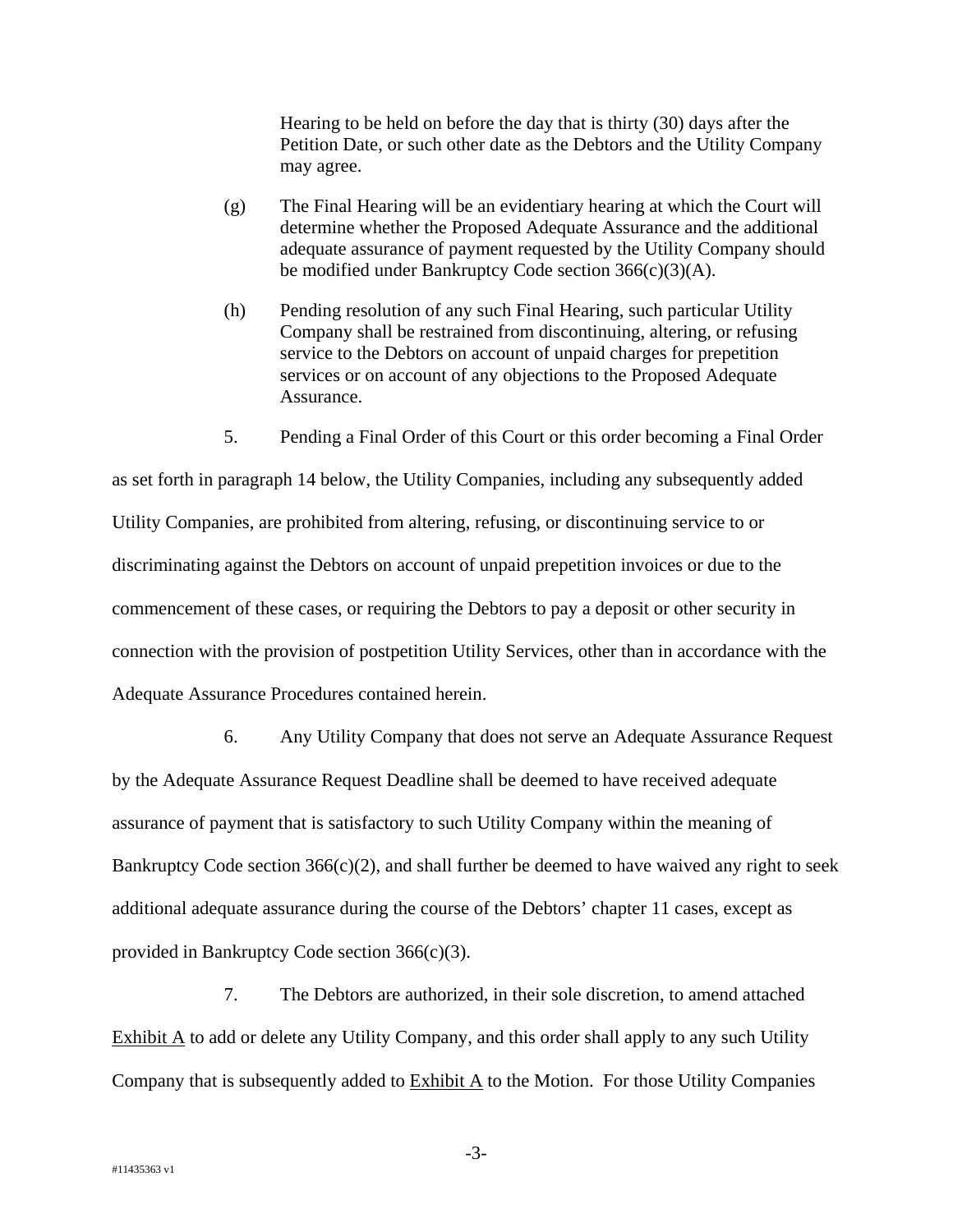that are subsequently added to Exhibit A, the Debtors shall serve a copy of this order on such Utility Company, along with an amended Exhibit A, and such subsequently added entities shall have twenty (20) days from service of this order to make an Adequate Assurance Request.

8. In the event that any Utility Company, including a subsequently added Utility Company, files and/or serves an Adequate Assurance Request after the Adequate Assurance Request Deadline, such request shall be treated as a request under Bankruptcy Code sections 366(b) and shall be granted, if at all, only after the Utility Company making such request schedules such request for hearing, on notice, in accordance with the provisions of the Bankruptcy Code, including section 366(b), and the Federal Rules of Bankruptcy Procedure.

9. The Debtors may, in their discretion, resolve any Adequate Assurance Request by mutual agreement with the Utility Company and without further order of the Court, and may, in connection with any such agreement, in their discretion, provide a Utility Company with additional adequate assurance of future payment, including but not limited to cash deposits, prepayments and/or other forms of security, without further order of this Court if the Debtors believe such additional assurance is reasonable.

10. A Final Hearing shall be conducted on \_\_\_\_\_\_\_\_\_, 2009 at \_\_\_\_\_\_ \_\_.m., Eastern Time.

11. A Utility Company shall be deemed to have adequate assurance of payment under section 366 of the Bankruptcy Code and not entitled to any additional adequate assurance unless and until (i) the Debtors, in their discretion, agree to an Adequate Assurance Request or (ii) this Court enters an order at the Final Hearing requiring that additional adequate assurance of payment be provided.

-4-